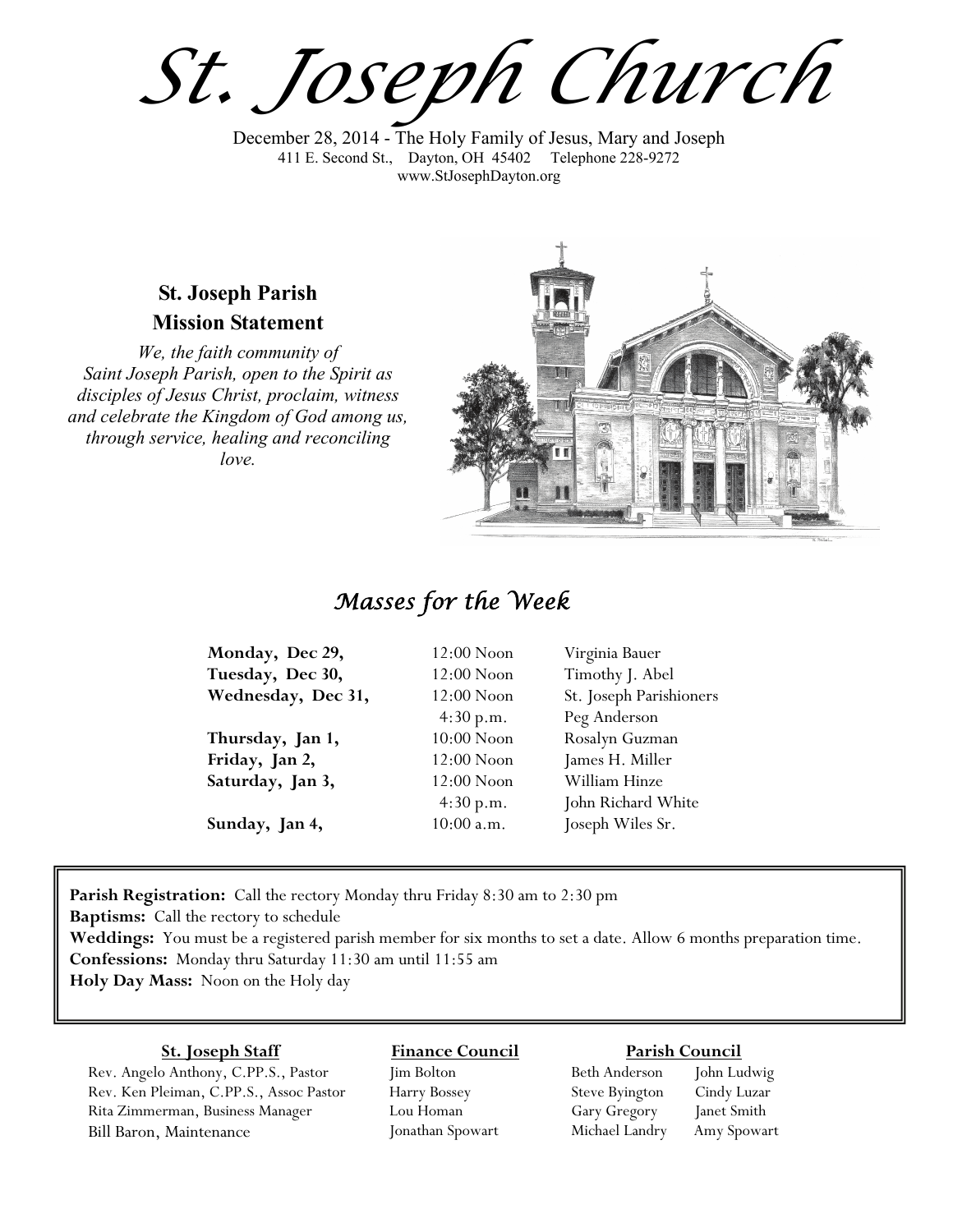*Happy New Year* 

#### *With Many Thanks!*

Fr. Angelo and Fr. Ken offer their gratitude to all the parishioners who shared their Christmas greetings, cards and gifts in celebration of Christmas. Your kindness is deeply appreciated. Our prayer for all of you is for a safe and blessed New Year!

#### *The Mass schedule for the Solemnity of Mary, Mother of God Holy Day of Obligation*

#### **December 31st**

4:30 PM Mass at St. Joseph 5:15 PM Mass at Emmanuel 6:00 PM Mass at Holy Trinity

**January 1, 2015**  10:00 AM Mass at St. Joseph 10:30 AM Mass at Emmanuel

#### *World Day of Peace*

Representatives of agencies working to end human trafficking in the Dayton area and a Sudanese family whose home country has a saint who had experienced slavery will participate in a Mass Jan. 1 at Our Lady of the Immaculate Conception, 2300 S. Smithville Road, Dayton, at 10 a.m. Bishop Joseph Binzer will preside at the Solemnity of Mary, the Mother of God, Mass when we will also celebrate the 48th anniversary of the World Day of Peace. Pope Francis' World Day of Peace Message is "No Longer Slaves, but Brothers and Sisters." Archbishop Dennis Schnurr will preside at an 11 a.m. Mass at the Cathedral, Eighth and Plum Street. Please come to either of the Masses and begin the New Year in peace, especially praying for those caught in slavery throughout the world.

#### *Save the Date Qigong -Tai chi class resumes in 2015!*

The Health Ministries Commission is sponsoring the next Qigong/Tai Chi series starting Monday, Jan. 26 from 6:00- 7:00 pm. at Trinity Center on Bainbridge St. Tai Chi and Qigong are ancient forms of Chinese exercise. Studies have shown they provide a variety of health benefits for its practitioners including improving balance and joint health as well as cardiovascular fitness. Flyers are available in the back of church. For more details contact Sharon Becker at

227-9452, or by email sharonbecker6@gmail.com.

## *"Family is Forever"*

*By: Crystal-Lynn Baringer* 

*A family is made of love and tears laughter and years. It grows stronger with the passing of time—more precious with the making of memories. It's the place you find someone to encourage you, believe in you, celebrate with you and to comfort you.* 

*A family is where your heart feels most at home because you're always wanted—always welcomed—always needed—always loved!* 

#### *Financial Information*

Collection for December 21st \$7354.50 Charity \$295.00

**Thank You!** 

#### *Prayer List*

 *Please keep the following people in your prayers. Please call the rectory if you would like someone added to the prayer list.* 

*Dick Antolini Gene Austin Patricia Bornhorst Greg Bowers Susan Busch Pamela Cabrera Fran & Al Dabrowski Joyce Craig Nancy Dolan George Dopf Rachel Dudley Earl Evans Jr Mary Fiste Joseph Franchina Darrel Francis Gail Gaeth Richard Gill Jim Hanerty* 

*Dan Hartke Bennett Hart Marie Henry Brittany Keirns Randy Kramer Bill Lauber Chris Luehrs Lindsey Luehrs Milo Nickles Joe Moretto Robert Morris Anna Pole Stephanie Potter Isaiah Ramsey Tony Riggs Gerry Slattery Ed Sullivan Betty Wenzel*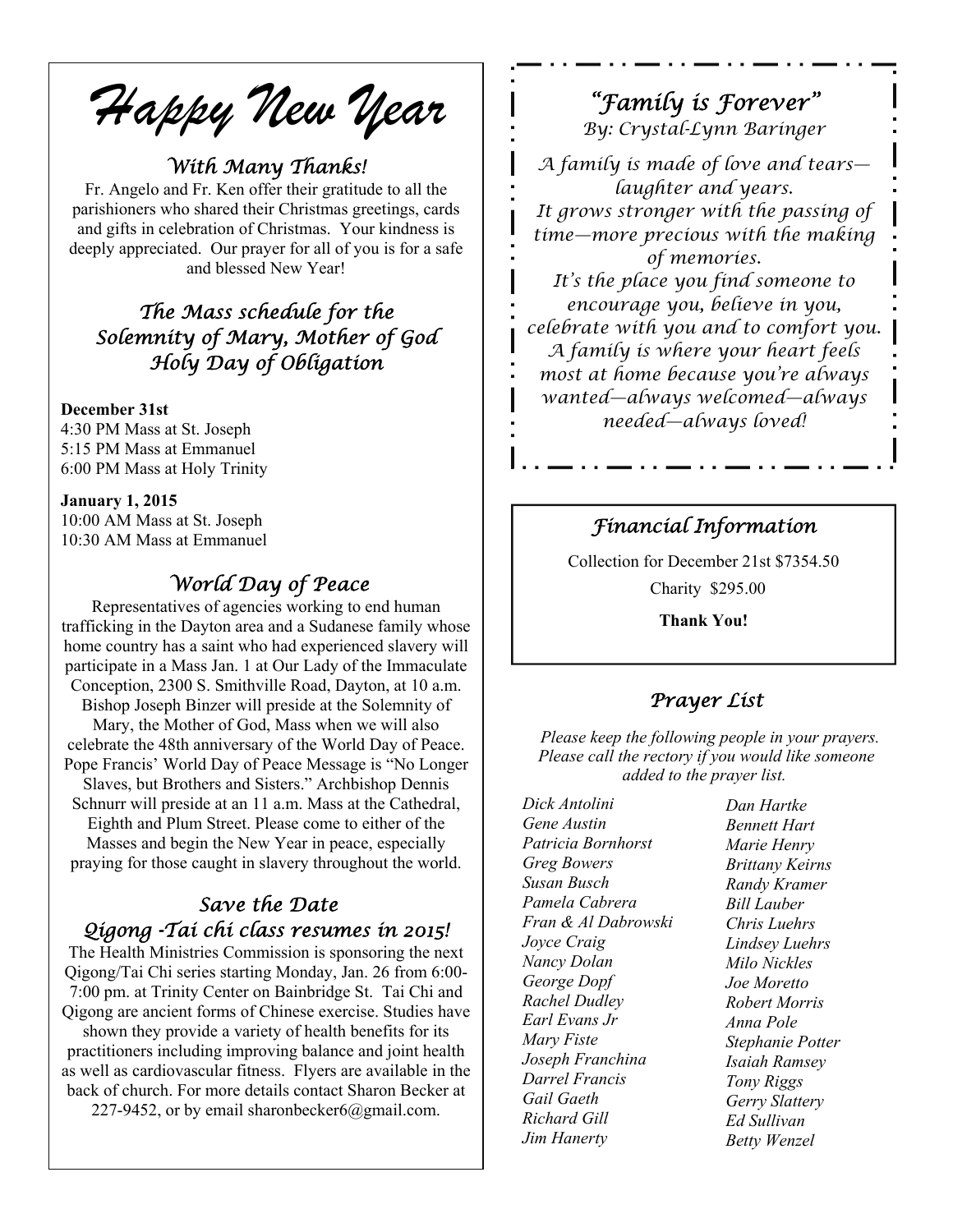# *Pastor's Corner*

#### **Feast of The Holy Family of Jesus, Mary and Joseph**

In his book entitled: "Forgotten Among the Lilies," Fr. Ronald Rolheiser recalls a talk that he gave to a group of young adults who were preparing for marriage. He was trying to challenge them with the Christian teaching on love and sexuality. They were objecting constantly.

When he had finished speaking a young man stood up and said, "Father, I agree with your principles, in the ideal. But you are totally unrealistic. Do you know what is going on out here? Nobody is living that stuff anymore. You'd have to be one person in a thousand to live what you're suggesting. Everyone is living differently now!"

Rolheiser looked at him, sitting beside a young woman whom he obviously loved deeply and hoped to marry, and decided to appeal to his idealism. He asked him, "When you marry that lady beside you, what kind of marriage do you want, one like everyone else's, or one in a thousand?" "One in a thousand," he answered without hesitation. "Then, you'd best do what only one in a thousand does. If you do what everyone else does, you will have a marriage like everyone else. If you do what only one in a thousand does, you can have a one-in-a-thousand marriage."

On this Feast of the Holy Family I think Fr. Rolheiser has a helpful observation to offer us as we look at the life of a Catholic family. Through the Sacrament of Marriage the love of husband and wife is to mirror God's love for his people. As this love brings forth new life the quality of sacrificial love is meant to be shared with everyone in the household. Our family life is not meant to be like the general flow of family life in the culture. Rather, we are to follow the example of the Holy Family.

Unfortunately, the interpretation of the Holy Family we have presented to us this time of year on Christmas cards often shows a pious setting with halos and choirs of angels, an image sometimes hard to relate to as we look at our own families. What makes a family holy is the desire to live in right relationship with God and one another.

In St. Paul's Letter to the Colossians we hear some of the qualities that we want to foster in our journey to live as a holy family. Our lives are to be marked by "heartfelt compassion, kindness, humility, gentleness and patience, forgiving one another as the Lord has forgiven you. And over all these put on love, that is, the bond of perfection. Let peace control your hearts and be thankful, doing everything in the name of the Lord Jesus." (Col.3:12-17) Put these virtues into practice and your family life will surely be one in a thousand!

Exercising these virtues enables us to make our way through the challenges that come our way in family life. Even the Holy Family had its share of challenges, heartache and pain. Life was not perfect for them either. What was perfect was their trust in God the Father. In our families it is important to recognize the need for on-going conversion and unconditional trust in God. As long as we work to model our lives upon the love of Jesus, Mary and Joseph we can trust that God will shape our hearts into the holiness we desire and the unity we seek.

Fr. Angelo